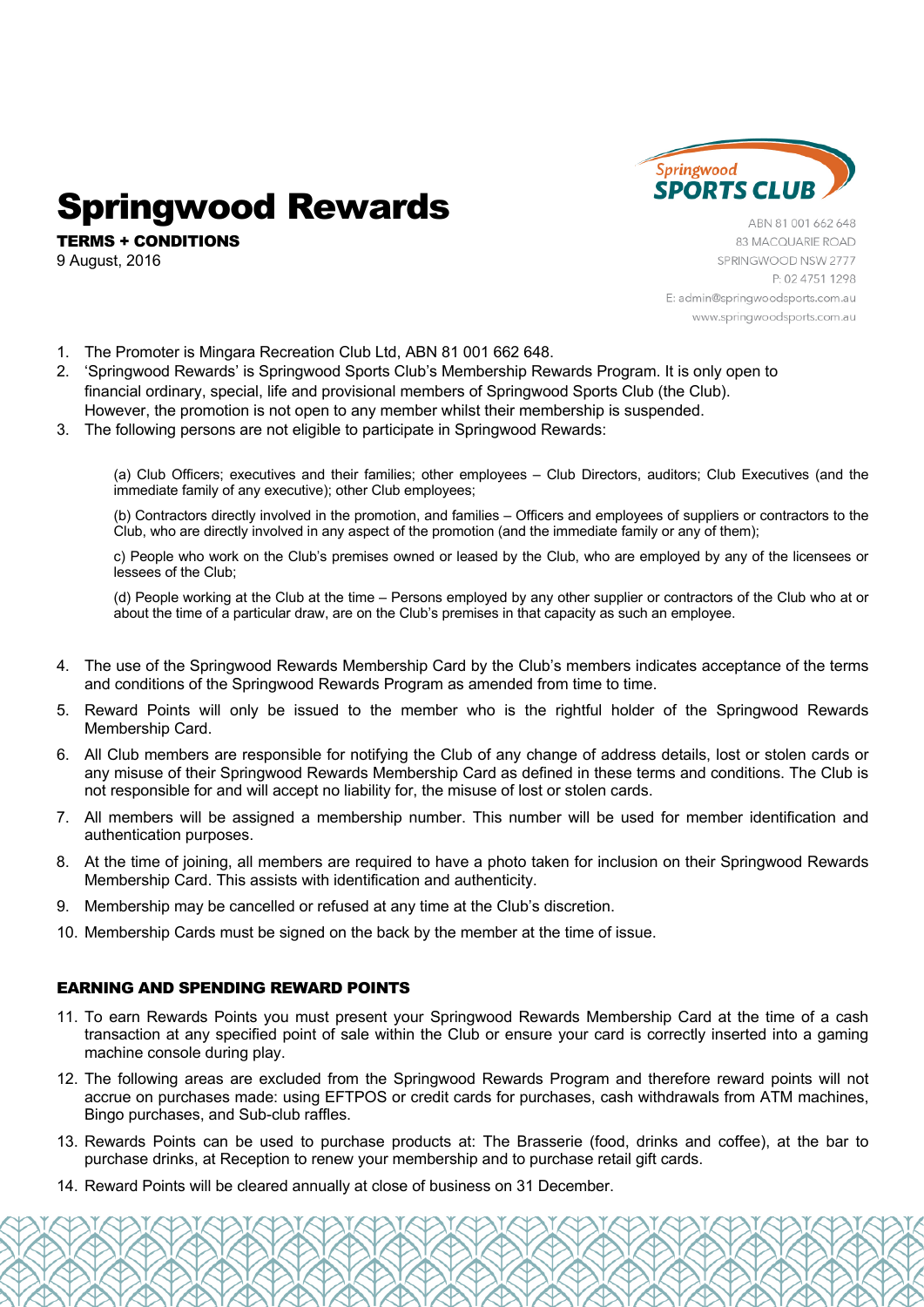- 15. Purchase of products and services using part-points and part-cash is permitted, points will only be issued for the cash component of the transaction.
- 16. Only cash transactions are eligible to earn Reward Points (not credit card, EFTPOS or Cheque / Money Order transactions).
- 17. The Club may at its discretion nominate and amend from time to time various uses, benefits and offers for redemption of points.
- 18. The Club reserves the right to withdraw any redemption offer at any time without notice and will not be held liable in any way in relation to the withdrawal or unavailability of a particular benefit or redemption item which may have been displayed, promoted or advertised.
- 19. Photo identification, signature, date of birth verification and PIN entry must be produced upon request when claiming or redeeming any benefits or offers associated with Reward Points.
- 20. The rate of accrual of points is determined solely by the Club and may change at any time without notice.
- 21. To accrue points through point of sale and redemption purchases, 1 point will be issued for every \$1.00 cash spent. Points will be given on rounded dollar amounts only, with the balance accruing until additional points make up to a rounded dollar.
- 22. Points will be issued for gaming play based on 1 Reward Point for every \$5.00 of gaming turnover for Bronze level, \$4.50 for Silver level, \$4.00 for Gold level, \$3.70 for Platinum level and \$3.40 for Diamond level.
- 23. To be eligible for points and associated rewards, the member must insert their card into the gaming machine card reader and ensure it has been accepted for play and that points are accruing during their play.
- 24. Springwood Sports Club will not be liable in any way in relation to the unavailability of points of any description which fail to accrue as a result of malfunction, operator fault, misrepresentation or any other reason beyond the knowledge or control of Springwood Sports Club.
- 25. Springwood Sports Club reserves the right to adjust points where points have accrued as a result of malfunction, operator fault, misrepresentation or any other reason beyond the knowledge or control of Springwood Sports Club.
- 26. Reward Points can be used for purchases and other benefits as offered from time to time and have a value of 1 point = 1 cent (100 points = \$1.00).
- 27. Rewards Points cannot be traded, transferred, sold or assigned, except in accordance with these Terms and Conditions.
- 28. Rewards Points, Springwood Rewards, Springwood Sports Club's Rewards and Springwood Rewards Membership Card are brand names, which are owned, operated and administered by the Club.
- 29. Information on how to enter forms part of the promotion conditions.
- Full terms and conditions are available at www.springwoodsports.com.au or from Reception.

## CARD-BASED GAMING

- 30. All persons who play gaming machines in this Club agree they do so subject to the conditions of gaming machine play and the following rules which shall be the terms and conditions for use of card-based gaming at Springwood Sports Club.
- 31. If you do not agree to these terms and conditions, you must not play the gaming machines or use the card-based gaming functions.
- 32. The decision of the Club as expressed by its officers and/or employees as to the interpretation of these rules shall be final.
- 33. The Club, by law, can only issue one Springwood Rewards membership card per person. The person must be 18 years of age or over.
- 34. If your card is lost or stolen, you must immediately report this to the Club. A replacement card will be issued once you have completed the necessary declaration form required by the Club.
- 35. You must not have more than one player account open at this Club at any one time.
- 36. The security of money in player accounts is the responsibility of both the Club and the account holder.
- 37. The government and its agencies take no responsibility for any losses that might occur from the account.
- 38. The account holder is solely responsible for ensuring that their personal identification number (PIN) is kept confidential and that no other person has access to the account holder's membership card.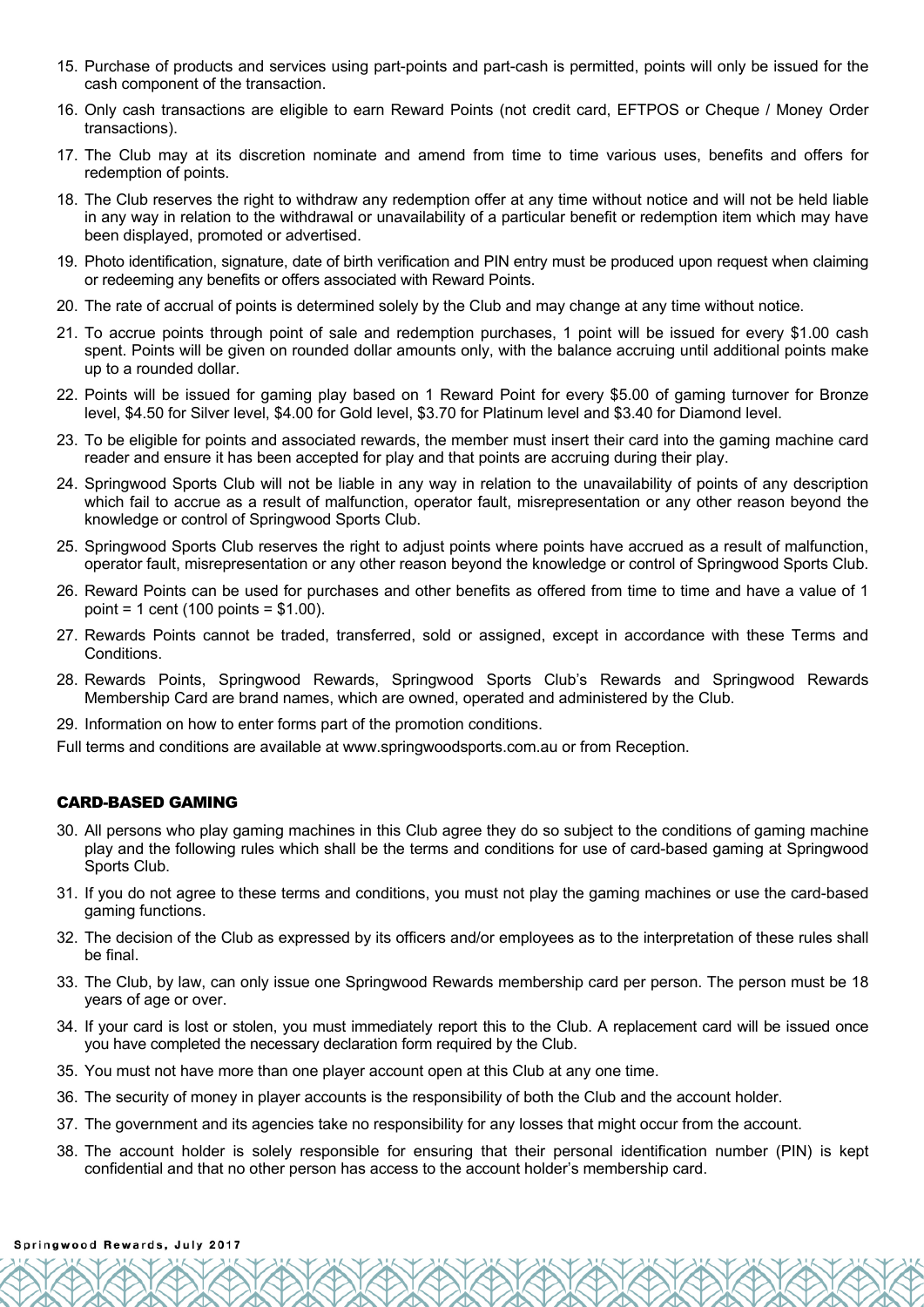- 39. The account holder is liable for any losses that might arise from, or in connection with, the account holder's failure to comply with such responsibilities.
- 40. The account holder may, at his/her discretion, set a weekly account limit by written request to the Club.
- 41. The setting of a weekly account limit may also include arrangements for the deactivation of the account card.
- 42. If a weekly account limit is set, the player may alter the limit by written request to the Club. If the player wishes to decrease the weekly account limit, the decrease will take effect within 24 hours of the request being received. If the notice is to increase the weekly account limit, the increase will not take effect until 48 hours after the notice is given to the Club. Such requests are required in writing to the Club.
- 43. By participating in card-based gaming at Springwood Sports Club, you agree and are bound by these terms and conditions, as may be varied via notification on the Club's member noticeboard.
- 44. Monthly player activity statements are available on request, if the account has been active, such statements are free of charge. If a player requires a copy of previous activity statements, a charge may apply.
- 45. You have the option of whether or not you wish to participate in card-based gaming at Springwood Sports Club at any time. If you do not wish to participate, please notify the Club in writing immediately.
- 46. The Club takes no responsibility for any losses the player incurs as a result of playing gaming machines at the Club whether by coin, cash or player card. The player acknowledges that certain linked jackpots may be electronically transferred to a winning machine's credit meter.
- 47. You are bound to these terms and conditions upon signing Springwood Sports Club's Membership Application Form. These terms and conditions are deemed to have been accepted and will be binding on a member upon them signing a membership form and upon the first use of their Springwood Rewards membership card.

## YOUR CHOICE OF DIAMOND UPGRADE REWARD

- 48. For a member to enter the Diamond tier, the Club will send a written invitation to the member. Invitation to the Diamond tier will be determined by the Club when a member has earned a consistent level of required monthly points within a three month period. Members moving into the Diamond tier for the are entitled to a unique, nonspecified upgrade reward in the form of a gift.
- 49. Springwood Sports Club cannot guarantee that each member moving into the Diamond tier will receive the same upgrade reward, however the monetary value of the upgrade reward will be equivalent.

## EXCLUSIVE CHRISTMAS GIFT

50. All members who are in the Diamond tier in the month of December each year will receive a gift from the Club. The gift will be the same for each Diamond member or the Club. The Club will give individual gifts to each Diamond member with the equivalent monetary value.

#### INVITATIONS TO EXCLUSIVE DIAMOND EVENTS + PROMOTIONS

- 51. Qualifying members may be invited to exclusive Diamond only events throughout the year. These events are invitation only to the qualifying member (and a guest on occasion).
- 52. Exclusive event numbers are limited and may be booked out prior to the RSVP date. Members are encouraged to respond to invitations early to avoid disappointment.
- 53. In the event that an event is booked out, the member's invitation becomes invalid. Springwood Sports Club accepts no liability where an event is booked out and invited members are unable to attend.
- 54. Invitations are not transferable to another person or redeemable for cash or alternative products.
- 55. From time to time Springwood Sports Club will host Diamond only promotions. These promotions may be promoted in house or by direct mail, email or other communication to members.
- 56. Members will be required to be in attendance for the chance to win a promotion and chances are not transferable or redeemable for cash, nor are they able to be substituted for another promotion or prize.
- 57. The member is responsible for confirming their entry into such promotions prior to the promotional draw commencing.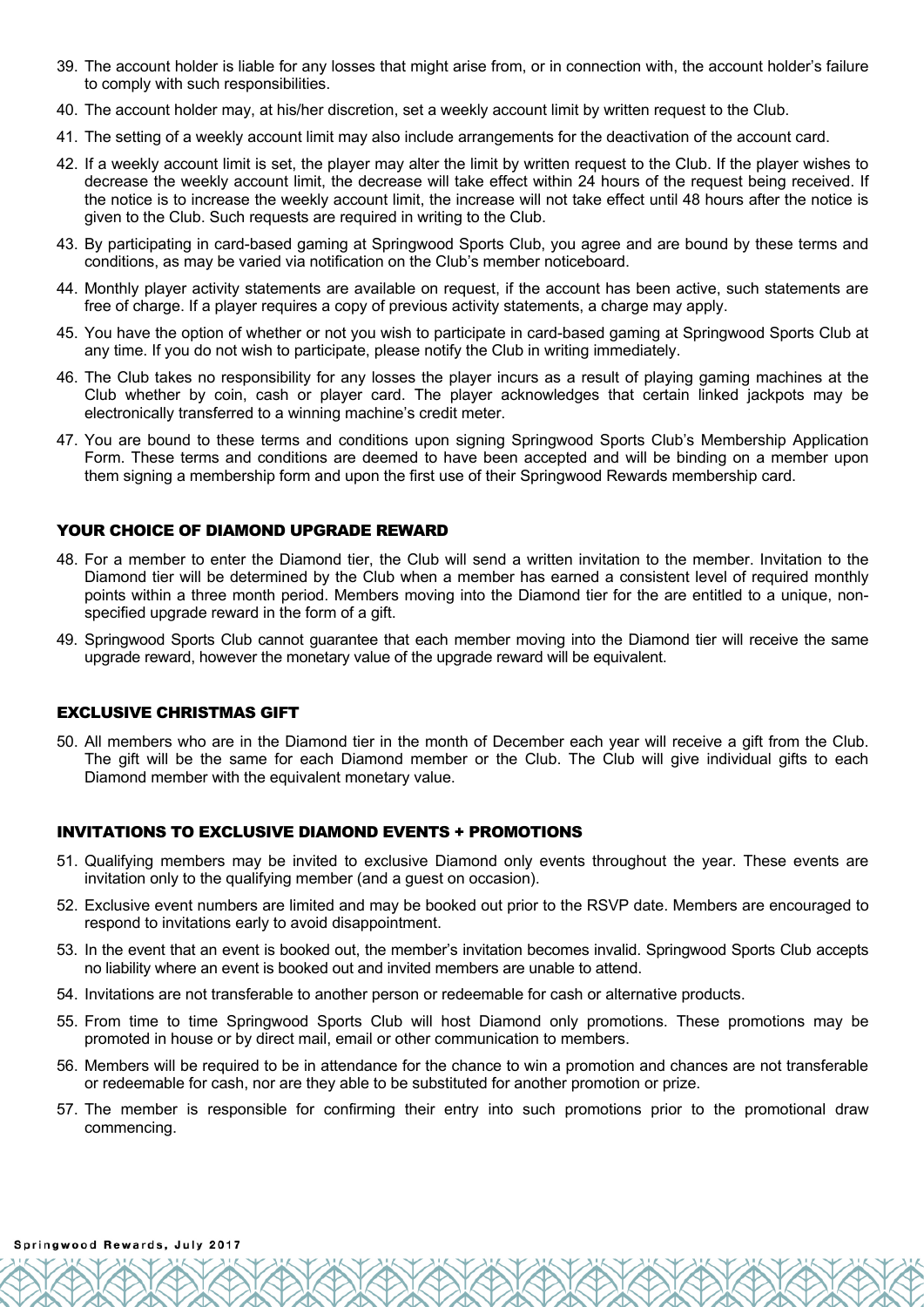## INVITATIONS TO PLATINUM EVENTS + PROMOTIONS

- 58. Qualifying members may be invited to Platinum events throughout the year. These events are invitation only to the qualifying member (and a guest on occasion).
- 59. Exclusive event numbers are limited and may be booked out prior to the RSVP date. Members are encouraged to respond to invitations early to avoid disappointment.
- 60. In the event that an event is booked out, the member's invitation becomes invalid. Springwood Sports Club accepts no liability where an event is booked out and invited members are unable to attend.
- 61. Invitations are not to another person or redeemable for cash or alternative products.
- 62. From time to time Springwood Sports Club will host Platinum promotions. These promotions may be promoted in house or by direct mail, email or other communication to members.
- 63. Members will be required to be in attendance for the chance to win a promotion and chances are not transferable or redeemable for, nor are they able to be substituted for another promotion or prize.
- 64. The member is responsible for confirming their entry into such promotions prior to the promotional draw commencing.

## COMPLIMENTARY BARISTA MADE COFFEE, TEA + SOFT DRINK IN PLAYERS' LOUNGE

- 65. Qualifying members (Diamond and Platinum) are entitled to complimentary espresso coffee, tea and soft drinks from the gaming area only. This service is for members only and does not extend to members' guests or family.
- 66. Members can order these products through the service request buttons located on gaming machine consoles.
- 67. Members will be required to provide their membership card as identification to receive the complimentary product upon ordering.
- 68. The Club reserves the right to withdraw any redemption offer at any time without notice and will not be held liable in any way in relation to the withdrawal or unavailability of a particular benefit or redemption item which may have been displayed, promoted or advertised.
- 69. Offer excludes liquor coffee and is not transferrable for other beverages or cash.

## INVITATION TO GOLD EVENTS + PROMOTIONS

- 70. Qualifying members may be invited to Gold events throughout the year. These events are invitation only to the qualifying member (and a guest on occasion).
- 71. Exclusive event numbers are limited and may be booked out prior to the RSVP date. Members are encouraged to respond to invitations early to avoid disappointment.
- 72. In the event that an event is booked out, the member's invitation becomes invalid. Springwood Sports Club accepts no liability where an event is booked out and invited members are unable to attend.
- 73. Additional invitations may be issued at the discretion of the Club.
- 74. Invitations are not to transferrable to another person or redeemable for cash or alternative products.
- 75. From time to time Springwood Sports Club will host Gold promotions. These promotions may be promoted in house or by direct mail, email or other communication to members.
- 76. Members will be required to be in attendance for the chance to win a promotion and chances are not transferable or redeemable for cash, nor are they able to be substituted for another promotion or prize.
- 77. The member is responsible for confirming their entry into such promotions prior to the promotional draw commencing.

## TURBO REWARD POINT ISSUE RATE

78. From the Silver tier to Diamond tier, an accelerated reward point issue rate will apply. A 10% accelerated rate for Silver members, 20% for Gold members, 26% for Platinum members and 32% for Diamond members. The percentage increase is calculated by using the Reward Point issue rate of Bronze members.